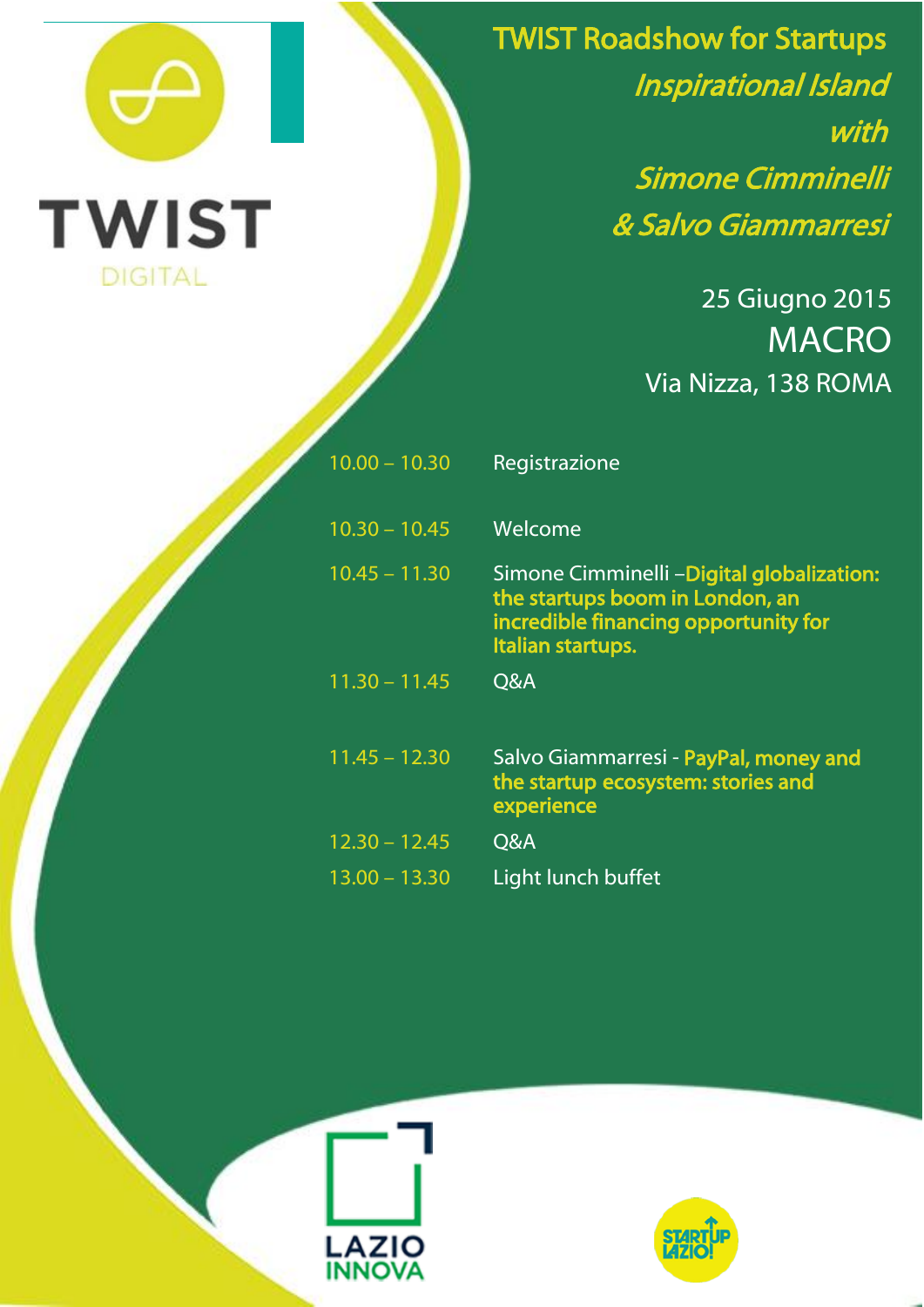## Simone Cimminnelli

Managing Director

SIS s.r.l



CEO of Società investimenti e Sviluppo (SIS)since 2010. SIS is a Euro 60M+ net asset value Family office focus on long term alternative investments. Board Member at Korean Fuel Tech Corporation (Bloomberg: 123410.kq) since 2012. I have an international managerial background, private equity investments expertise and a track record of successful turnarounds.

Previous experiences in investment banking @Mediobanca, audit @Deloitte, corporate finance and general management @Ergom Group.

Graduated magna cum laude in Business Administration at the "Università degli Studi" (Turin). Rewarded as one of the 10 best students (2010) in Piedmont by "Unione Industriale di Torino".

Right of publication of the thesis partially published as part of a comprehensive study written by Professor Bertoldi for Mc Graw Hill. Master of Science at City University (London). Diplômes Grande École and Master in Management major in entrepreneurship at ESCP Europe (Paris).

I am engaged in developing entrepreneurial culture and supporting young entrepreneurs to realise their visions. I contribute as a Business Angel (www.sisfund.com) by being part of "Club degli Investitori" and by providing extensive coaching to startuppers through iStarter, a London based business accelerator that I co-founded.

Investments portfolio includes:

- Readbug: Netflix for independent magazines
- Spyn: Dry cleaning on demand
- Crowdemotion: Machine learning to capture emotions
- Find The ripple: Real-time recommendation engine for social media



**TWIST** 

**DIGITAL** 

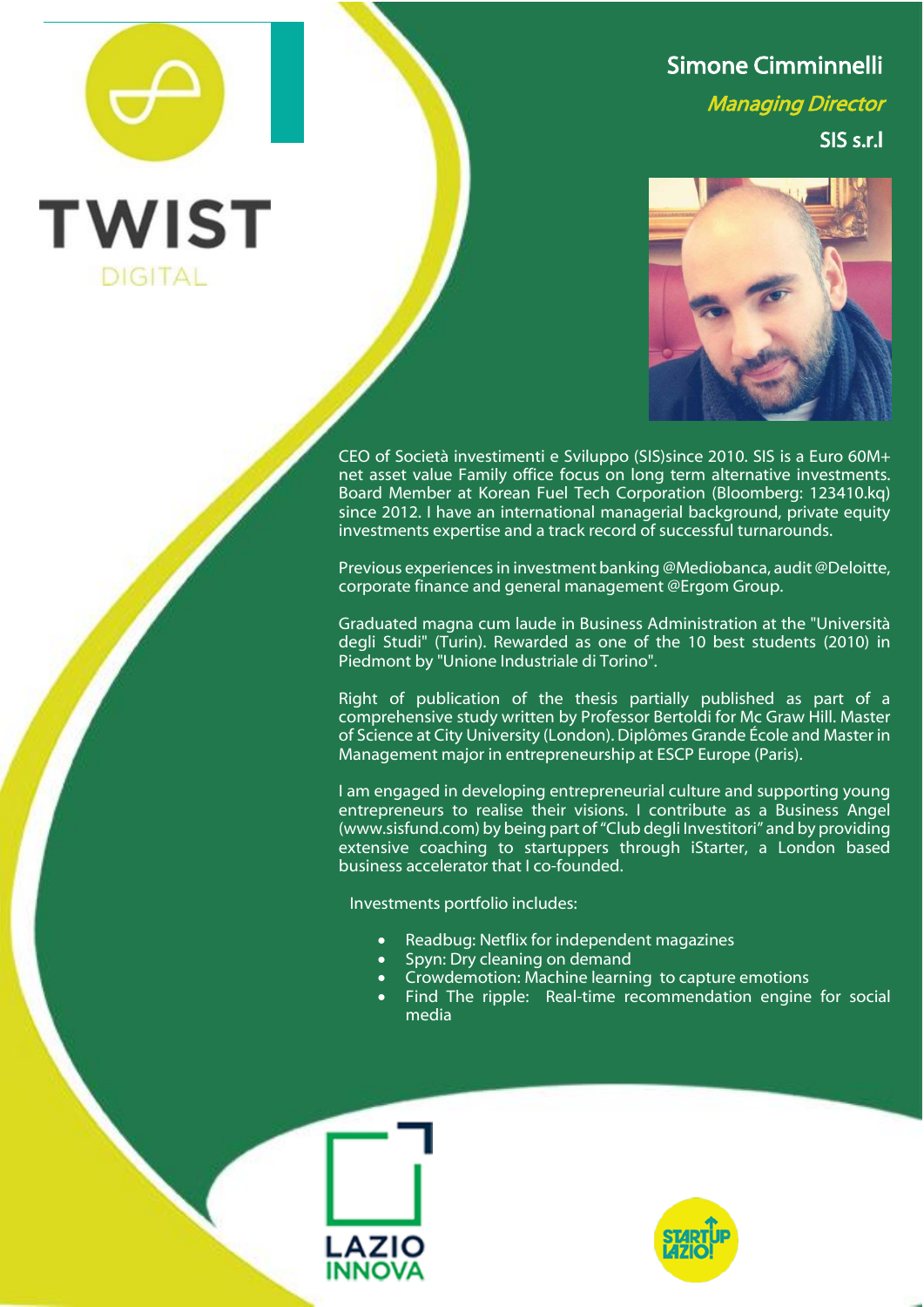## **TWIST DIGITAL**

Mentor for top accelerator programs in London, part of the advisory board of revolutionary startups. Author of extensive research on crowdfunding. Guest speaker for events and conferences. Assistant Professor at ESCP Europe.

I am also a foodie and if you're interested in discovering new restaurants in London, I recommend @London Foodies, the Twitter account I co-author. I lead a team who organises Sunday brunches in London. If you would like to participate, visit meet4brunch.co.uk.

Società Investimenti e Sviluppo (SIS) is an investment company founded in Torino in 2001 within the Cimminelli family. Managed by a family with a business tradition, the company in active in the industrial and real estate sectors.

The company has a capital employed of approximately 35 Mln Euros splitted in investments across Italy, East-Europe and South-East Asia. SIS's management is permanently seeking new opportunities of investments.

SIS's business background is reflected in our investment policy. Our policy matches a long-term perspective where the results after 7-10 years are more valuable than the result of the next quarter. In our evaluation of investing, the financial aspect is subdued to the human aspect; we invest firstly in people and ideas to which we are offering our capital, network and managerial skills in the logic of building a path which is able to make these factors last together.

Without constraints and obstacles and having an extremely fast decision making process, we consider investing in four main scenarios:

- Seed and Venture Capital
- Real Estate
- Distress and Turn Around
- Capital for Growth